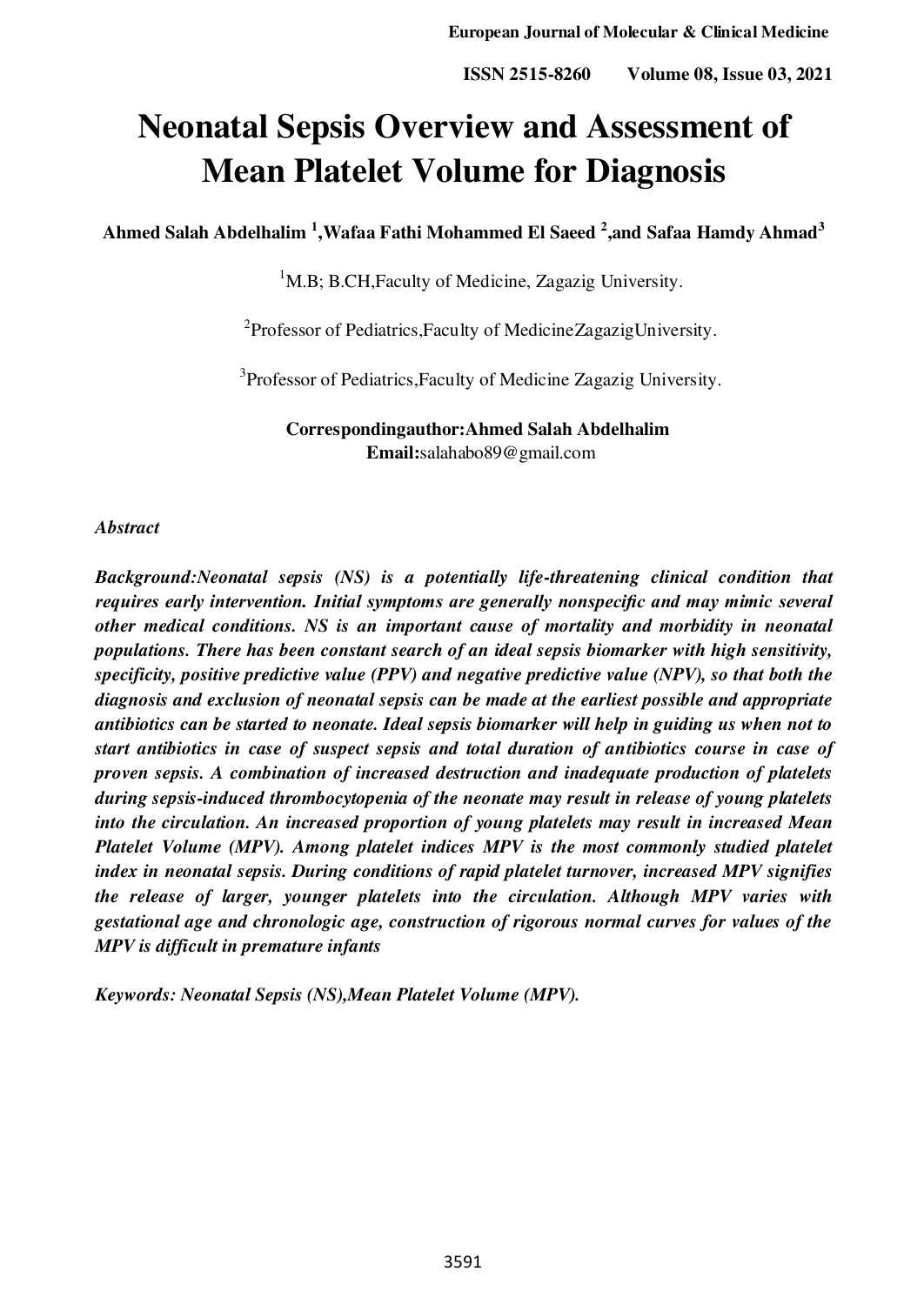## **Neonatal Sepsis: Definition**

Neonatal sepsis defines the systemic condition that arises from the bacterial, viral or fungal origin, associated with hemodynamic changes and clinical findings and causing severe morbidity and mortality. **(1)**

# **Terminology**

**Suspected sepsis:** Regardless of whether there is a clinical symptom or not, the presence of sepsis risk factors in the baby or findings suggesting sepsis in follow-up. **(2)**

**Clinical sepsis:** Clinical and laboratory findings are present, but the failure to show the causative microorganism. **(2)**

**Proven sepsis:** Clinical and laboratory findings are present, and demonstration of the pathogenic microorganism in cultures taken from the sterile field**. (2)**

# **Classification**

Neonatal sepsis may be divided into two types: early-onset neonatal sepsis (EONS) and late-onset neonatal sepsis (LONS). **(3).** 

The literature varies in the definition of EONS and LONS, but most categorize EONS as within the first 72 hours of life and LONS as after this time period up to 28 days **(4).**

EONS is typically described as infection and sepsis occurring within the first 24 hours to first week of life **(5).**

In other study, reported EONS (<48 hours of life)**. (6)**EOS has been variably defined based on the age at onset, with bacteremia or bacterial meningitis occurring during 72 hours in infants hospitalized in the NICU. Neonatal early-onest sepsis occurs in the following criteria newborns with early-onset sepsis, 85% present within 24 hours, 5% present at 24-48 hours, and a smaller percentage presents within 48-72 hours. Onset is most rapid in premature neonates **(7).**LONS has been labeled as after 24 hours or after the first week of life, up to 28 days or 1 month **(6).**Some have proposed the need to create a unified definition worldwide to further develop accuracy in the diagnosis and treatment of EONS and LONS **(8).**Classifications of neonates can be separated even further depending on age and weight. A newborn is an infant within the first 24 hours of life, while a neonate is up to 28 days old. Preterm infants are those born at a gestational age less than 37 weeks, and term infants are those born at or after 37 weeks of gestation. Low birth weight (LBW) is considered less than 2,500 grams and very low birth weight (VLBW) is less than 1,500 g. Extremely low birth weight (ELBW) is used to describe neonates less than 1,000 g. These designations become significant when discussing

the etiology of and risk factors for neonatal sepsis. **(9).**

# **Epidemiology**

Worldwide, neonatal sepsis occurs in about 1 to 50 out of 1,000 live births and accounts for 3 to 30% of infant and child deaths annually **(10).**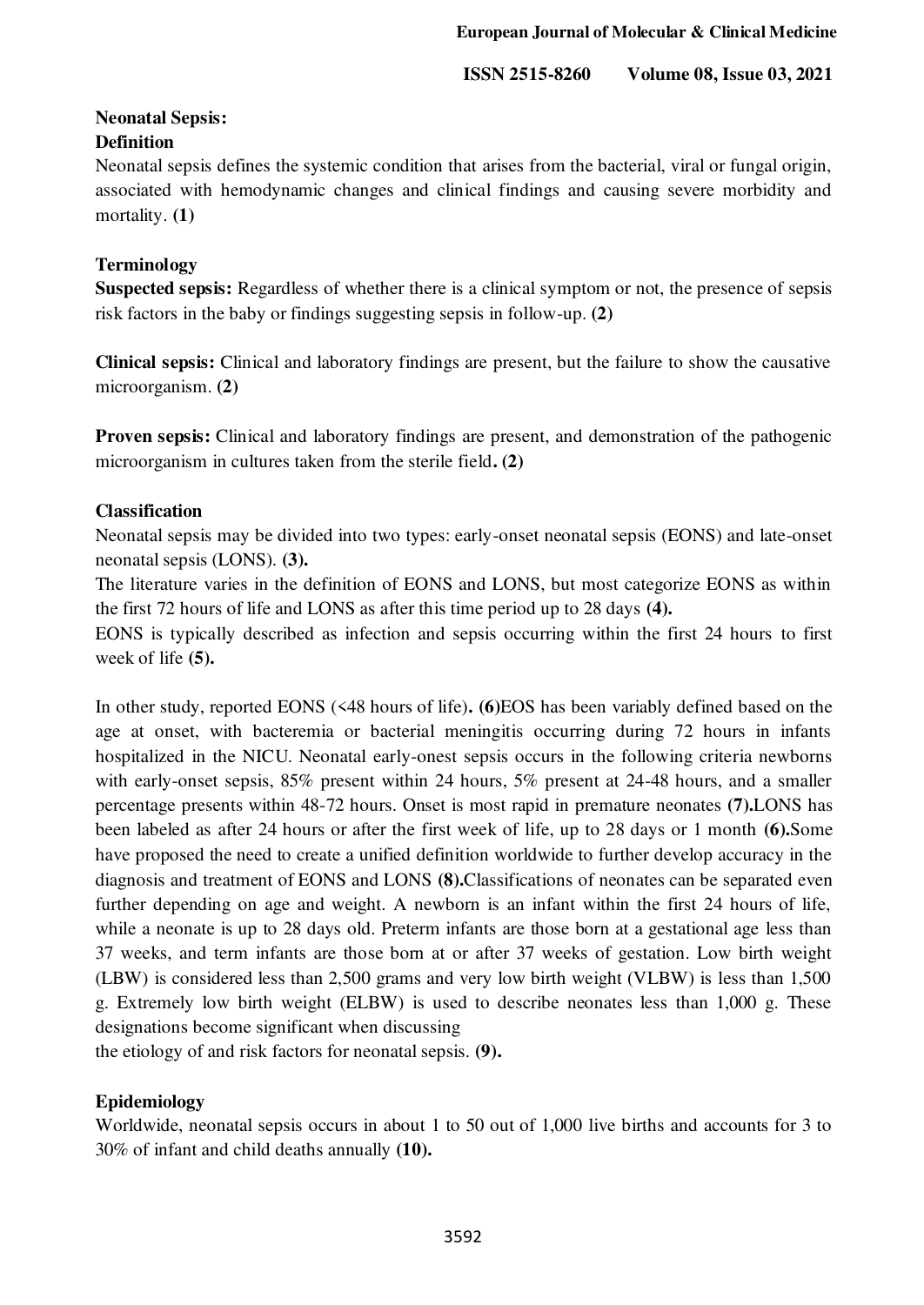Its incidence varies depending on the definition of the case and the population studied and is between 1 and 5 in 1000 live births. The clinical manifestations range from subclinical infection to severe focal or systemic disease. While the infectious agent may arise from intrauterine or maternal flora, it may also be of the hospital or community origin. **(3).** 

In a study conducted between 2000-2013, data of one hundred and ninety-four countries were evaluated in which the causes of death were investigated in the neonatal period, and the mortality rate due to sepsis was found to be 15%. In this study, it was determined that 2.8 million babies died in the neonatal period and 430.000 of these babies died due to sepsis and severe infections. **(11)**

Neonatal sepsis ranks third among the causes of neonatal death following prematurity and intrapartum-related complications. **(12)**

In an epidemiological study of culture positive diagnoses of neonatal sepsis in Switzerland from 2011 to 2015, the national incidence was 1.43 out of 1,000 live births with a mortality rate of up to 18% **(13).**A systematic review that investigated the global burden of neonatal sepsis from 1979 to 2016 showed an annual incidence of three million cases of neonatal sepsis worldwide with a mortality rate of 19% (**14**).

A review from the United States (US) in 2012 reported that EONS occurs in 1.5 to 2% of VLBW infants (**15**).In ALZhraa University hospital, incidence of early onset sepsis was 17% from admitted cases during the study period **(7).**Although the incidence of sepsis in term infants is lower than preterm infants, the potential for serious adverse outcomes, including death, is of great consequence that caregivers should have a low threshold for evaluation and treatment for possible sepsis in any infant regardless of GA. **(7).**

The incidence of late-onset neonatal sepsis increased with the increase in the survival rate of preterm and very low birth weight infants. **(3).**the etiology of and risk factors for neonatal sepsis. **(9).**

## **Diagnostic Methods**

## **Clinical Findings in Neonatal Sepsis**

Signs and symptoms of sepsis are nonspecific ranging from subtle symptoms to profound septic shock. ,so, it is important to identify neonates with risk factors for sepsis and to have a high index of suspicion for sepsis when an infant deviates from his or her usual pattern of activity or feeding **(28).**

The American College of Critical Care Medicine (ACCCM) suggests the clinical diagnosis of sepsis in any newborn with tachycardia, respiratory distress or tachypnea, poor feeding, poor muscle tone, poor color, reduced perfusion or diarrhea, especially, if there are any risk factors such as chorioamnionitis or history of premature ROMs (**29).**

## G **Signs and symptoms of neonatal sepsis include:**

• Fetal and delivery room distress – The following signs of fetal and neonatal distress during labor and delivery may be early indicators of neonatal sepsis: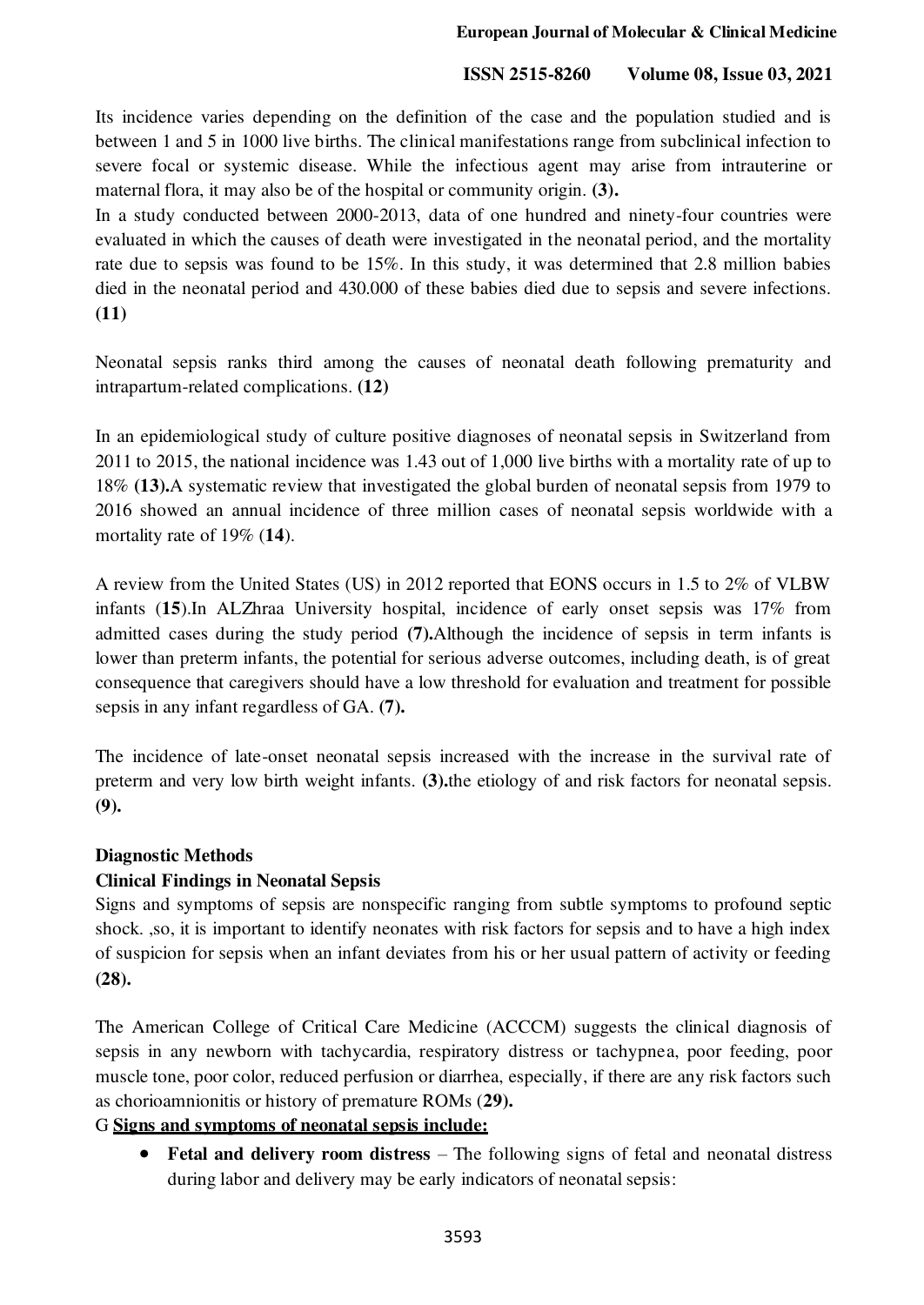- o Intra-partum fetal tachycardia, which may be due to intra- amniotic infection.
- o Meconium-stained amniotic fluid, which is associated with two fold increase risk of sepsis **(30).**
- o Apgar score ≤6, which is associated with a 36-fold increased risk of sepsis. **(31).**
- **Temperature instability:** The temperature of an infected infant can be elevated, depressed, or normal. Term infants with sepsis are more likely to be febrile than preterm infants who are more likely to be hypothermic (**32).**

Temperature elevation in full-term infants is concerning and, if persistent, is highly indicative of infection **(33).**

#### **Respiratory manifestations:**

Dyspnea (grunting, nasal flaring and/or chest retractions), tachypnea (respiratory rate >60/min during  $>1$  hour), need for increased respiratory support (intensifying the modus, i.e. low flow, CPAP or endotracheal ventilation and/or degree of respiratory support), increasing need for supplemental oxygen & increasing frequency of apnoea **(34)** 

#### **Cardiovascular manifestations:**

Heart rate variability (HRV) analysis and non invasive cardiac output have been shown to be useful adjuncts to sepsis detection in many patient groups. HRV are more sensitive than traditionally used vital signs, such as cardiac output and mean arterial pressure, in the confirmation of sepsis in extremely low birth weight neonates. HRV may allow for earlier identification of septic physiology **(35).**

## **Renal manifestations:**

Sepsis is a cause of significant morbidity and mortality in neonates. Sepsis has been consistently shown to be a risk factor for the development of acute kidney injury (AKI) across neonatal populations. Those who developed AKI had a lower birth weight and were more likely to have meningitis, disseminated intravascular coagulation, and septic shock. Neonates who develop sepsis are classically thought to be predisposed to AKI secondary to the hypotension associated with systemic inflammation, but there also appears to be a direct impact on the kidneys **(29).**

Furthermore, AKI may develop despite the maintenance of systemic blood pressures and renal blood flow, suggesting that sepsis may directly damage the kidney by effects on microvasculature **(36).**

## **Neurologic– manifestations:**

Neurologic manifestations of sepsis in the neonate include lethargy, poor tone,poor feeding, irritability, and seizures **(37).**

## **Laboratory Methods Blood Culture**

The gold standard for the diagnosis of neonatal sepsis is the growth of pathogenic microorganisms in body fluids (blood, urine, cerebrospinal fluid, pleural fluid, peritoneal fluid, joint fluid) that are expected to be sterile. Therefore, the amount of the sample and the method of obtaining the sample are important. Minimum amount of blood required for blood culture should be 0.5-1 ml. It is recommended to take two different samples, preferably from two different regions 90% of growth takes place within the first 48 hours. **(2)**

While the growth of the microorganism in blood culture is diagnostic in the neonatal period, the failure to produce it does not exclude the diagnosis. (No growth in culture may be related to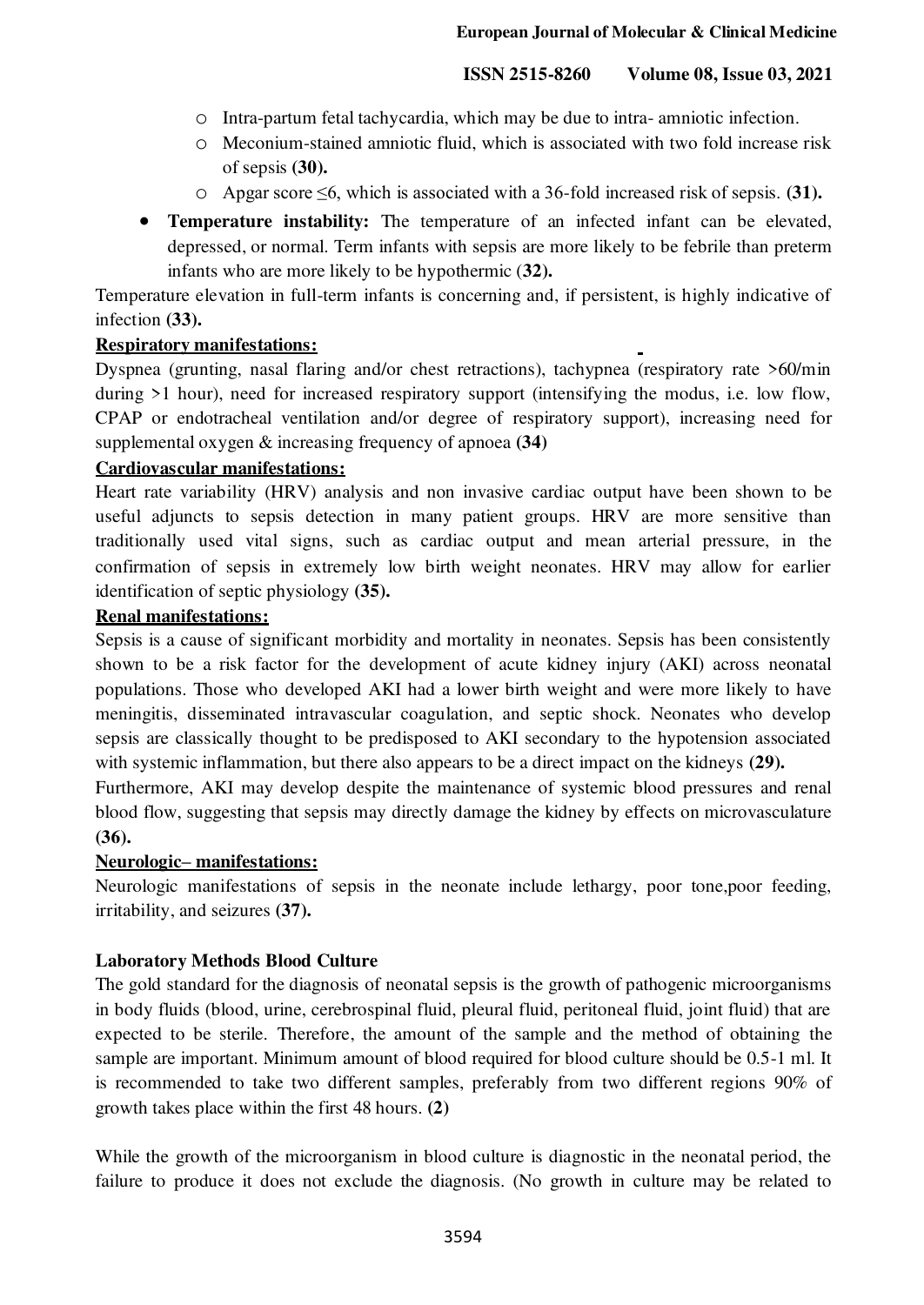insufficient sample, mother's antibiotic use, antibiotic dose applied before sampling, low amount of bacteria in the blood or short term bacteremia. **(2)**

After the area that the blood culture will be taken is cleaned and prepared with an antibacterial solution, samples are taken from the arterial or venous route. Data on sterilization of intravenous catheter sites indicate that cleaning for 30 seconds or two consecutive cleansings is superior to a single, short (5-10 seconds) disinfection. Simultaneous blood culture using catheter and periphery from patients with a central venous catheter is important in distinguishing catheter-related bloodstream infections. **(38)**

Results obtained with manual laboratory methods showed that 96% of cultures taken before antibiotic administration was positive at the end of  $48<sup>th</sup>$  hour and 98% at 72<sup>nd</sup> hour. However, laboratory automation has significantly reduced the time required to detect positive cultures. In automated laboratory methods, 94% of cultures taken before antibiotic treatment were positive within 24 hours (except for coagulase-negative Staphylococcus, Corynebacteria or yeast), and 97% were positive within 36 hours. **(3).Cerebrospinal Fluid (CSF) Culture** 

The use of CSF culture in newborns with suspected sepsis is controversial. Culture-proven bacterial meningitis occurs in about 0.25 per 1000 live births. Meningitis accompanies 20-25% of newborns with sepsis and 13% of early-onset neonatal sepsis. (Although there is no consensus on performing lumbar puncture in infants diagnosed with early neonatal sepsis, it should definitely be performed in infants with blood culture positivity and clinically considered meningitis. **(3).** 

Blood cultures cannot detect causative microorganisms in 15% to 50% of babies with bacterial meningitis. Taking CSF culture before or just after the administration of antibiotics may increase the likelihood of bacteriological diagnosis. However, antibiotherapy should not be delayed to perform a lumbar puncture. On the other hand, although it is rare in asymptomatic term babies, meningitis is still seen as a complication of neonatal sepsis, and there are sources suggesting lumbar puncture in the assessment of all sick newborns. **(39)**

## **Urine Culture**

In infants diagnosed with early-onset neonatal sepsis, urine culture does not need to be evaluated as part of early-onset neonatal sepsis since the amount of urine is limited and the rate of positivity in the urine culture is low, especially in the first 72 hours of life. Urinary tract infection assessment should be performed with the bladder catheter or suprapubic bladder aspiration since there is a high risk of contamination

in samples taken with urine bags. Urine culture in infants diagnosed with late-onset neonatal sepsis should be part of the evaluation of sepsis. **(40)**

## **Tracheal Aspirate Culture**

Tracheal aspirate culture may help diagnosis in babies who are diagnosed with sepsis and need mechanical ventilation due to respiratory failure; however, the risk of colonization and contamination should be considered when evaluating the result.It can be taken as a sample in patients with ventilator-associated pneumonia or in cases whose amount and characteristics of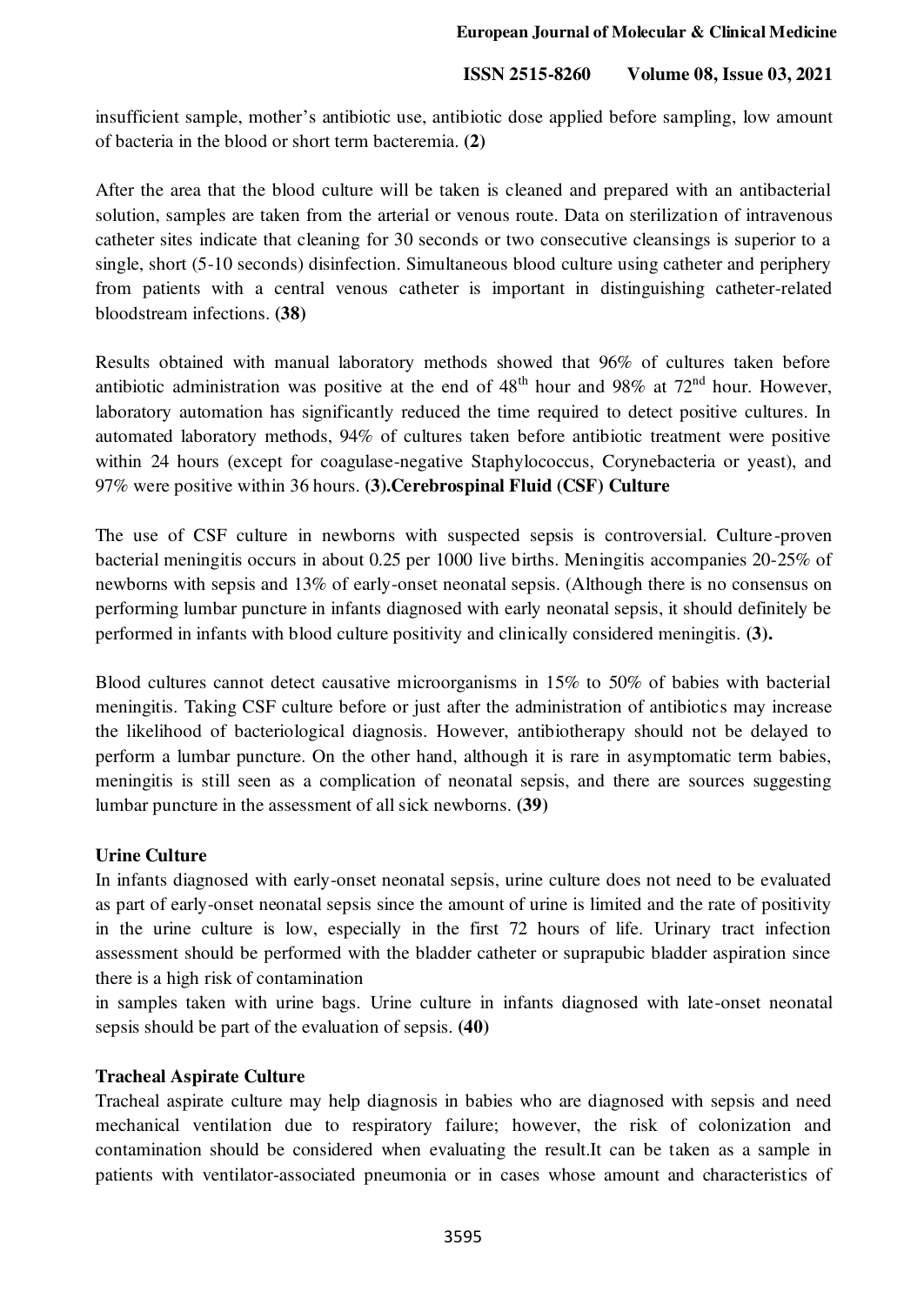secretion varies, but it should be known that its diagnostic value is low. (**32**)

It is not recommended to take tracheal aspirate cultures in prolonged intubation due to rapid colonization following intubation. **(3).** 

#### **Superficial Swab Cultures**

Cultures obtained from superficial regions, such as the axilla, umbilical cord, outer ear canal, nasopharynx and orogastric tubes, show poor correlation with pathogens isolated from sterile areas. Routine collection of superficial swab cultures is not recommended in neonatal sepsis, as it has a low predictive value and can lead to erroneous assumptions in determining the factor. **(3).**

## **Complete Blood Count Components and Peripheral Smear**

## **i. Complete blood count**

A complete blood count (CBC) is used to evaluate the likelihood of

sepsis in a neonate with risk factors or signs of infection. Abnormal findings in a CBC cannot be used to establish the diagnosis of sepsis. **(41).**

#### **a. Early-onset sepsis**

It can be recommended CBC in any infant undergoing diagnostic evaluation (either full or limited) for early-onset neonatal sepsis. CBC results are used in combination with clinical symptoms and risk factors to determine the likelihood of sepsis and need for antibiotic treatment. Abnormal neutrophil indices (including elevated or depressed absolute neutrophil count [ANC] and elevated ratio of immature to total neutrophil counts [I/T ratio]) are associated with neonatal sepsis. However, these tests are more useful in identifying neonates who are unlikely to have sepsis than in identifying infants with sepsis**. (30)** 

Large multicenter studies have evaluated the diagnostic value of CBCs in early-onset neonatal sepsis. These studies found that low white blood cell count (WBC) (<5000/microL), absolute neutropenia (ANC

<1000 neutrophils/microL), relative neutropenia (ANC <5000 neutrophils/microL), and elevated I/T ratio were associated with culture- proven sepsis. **(42).**

## **I/T ratio**

An elevated I/T ratio  $(\geq 0.2)$  has the best sensitivity of the neutrophil indices for predicting neonatal sepsis, and can be helpful as an initial screen when used in combination with risk factors and/or other tests **(43)**.

A single determination of the I/T ratio has high specificity and hence

a normal value can help rule out sepsis; however, an elevated value is not highly predictive of sepsis and may be observed in 25 to 50 percent of uninfected infants **(30).**

## **Absolute neutrophil count**

Neutrophil counts vary with gestational age (counts decrease with decreasing gestational age), type of delivery (counts are lower in infants born by cesarean delivery), site of sampling (counts are lower in arterial than in venous samples), altitude (counts are higher at elevated altitudes), and timing after delivery (counts increase during the first six hours of life (**44).**

The lower limit of a normal neutrophil count for infants >36 weeks of gestation is 3500/microL at birth and 7500/microL six to eight hours after delivery. For infants born at 28 through 36 weeks of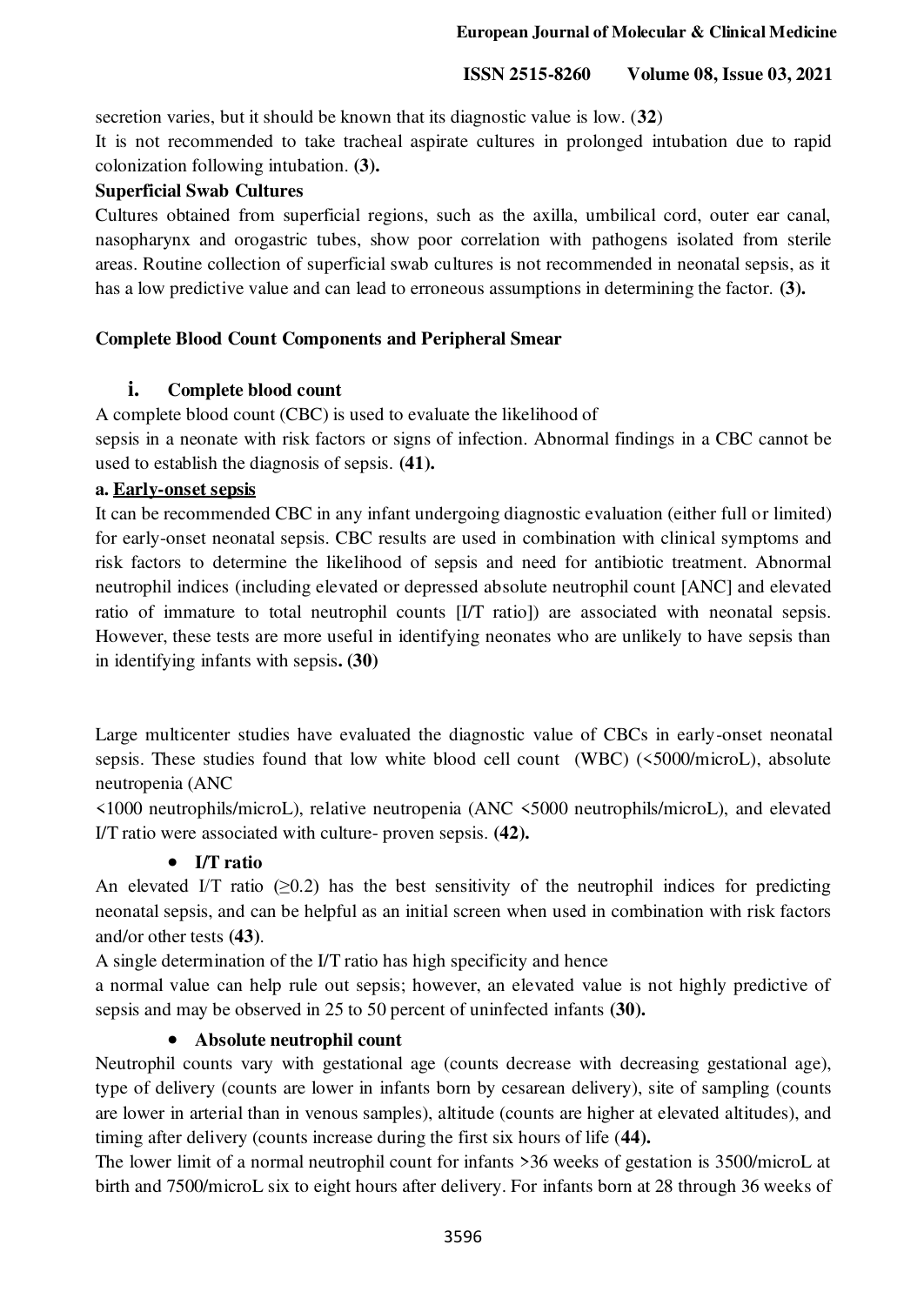gestation, the lower limits of normal neutrophil counts at birth and at six to eight hours after birth are 1000/microL and 1500/microL, respectively **(44).**

Seizures are an uncommon presentation of neonatal sepsis but are associated with a high likelihood of infection. In a prospective study in a single neonatal unit, 38 percent of neonates with seizures were found to have sepsis as the etiology. Seizures are a presenting feature in 20% to 50% of infants with neonatal meningitis **(45)**.

**Other findings** – Other findings associated with neonatal sepsis and their approximate frequencies are listed below **(46):**

- o Jaundice: 35%
- o Hepatomegaly: 33%
- o Poor feeding: 28%
- o Vomiting: 25%
- o Abdominal distension: 17%
- o Diarrhea: 11%.

The incidence of late-onset neonatal sepsis is reported to vary between 0.61% and 14.2% in hospitalized newborn babies. (**16**). The incidence of late-onset neonatal sepsis was reported as 51.2% in infants between 501-750 grams of birth weight, 15-25% in infants below 1500 grams and 1.6% in infants above 2500 grams. (**16**).

#### Platelet role in hemostasis and thrombosis



**[Fig. 1](https://www.ncbi.nlm.nih.gov/pmc/articles/PMC5709181/figure/F1/)**Platelet activation in the vessel occurs in several steps beginning with attachment to the endothelial or sub-endothelial matrix followed by firm adhesion, flattening of the platelets, and intraplatelet signal transduction. The initial platelet plug will form a core at the region of the injury that is fibrin rich, P-selectin positive and densely packed. More loosely packed platelets in the shell of the thrombus will surroundthe core and are more sensitive to antiplatelet therapies such as COX-1 and  $P2Y_{12}$  receptor inhibition

## **Mechanisms of Thrombocytopenia And Alterations In Platelet Indices During Sepsis**

Because thrombocytopenia is a commonly encountered hematologic complication in neonates with sepsis, the mechanisms for thrombocytopenia have been explored. The measurement of circulating megakaryocyte precursors provides a good indicator of megakaryocytopoiesis, and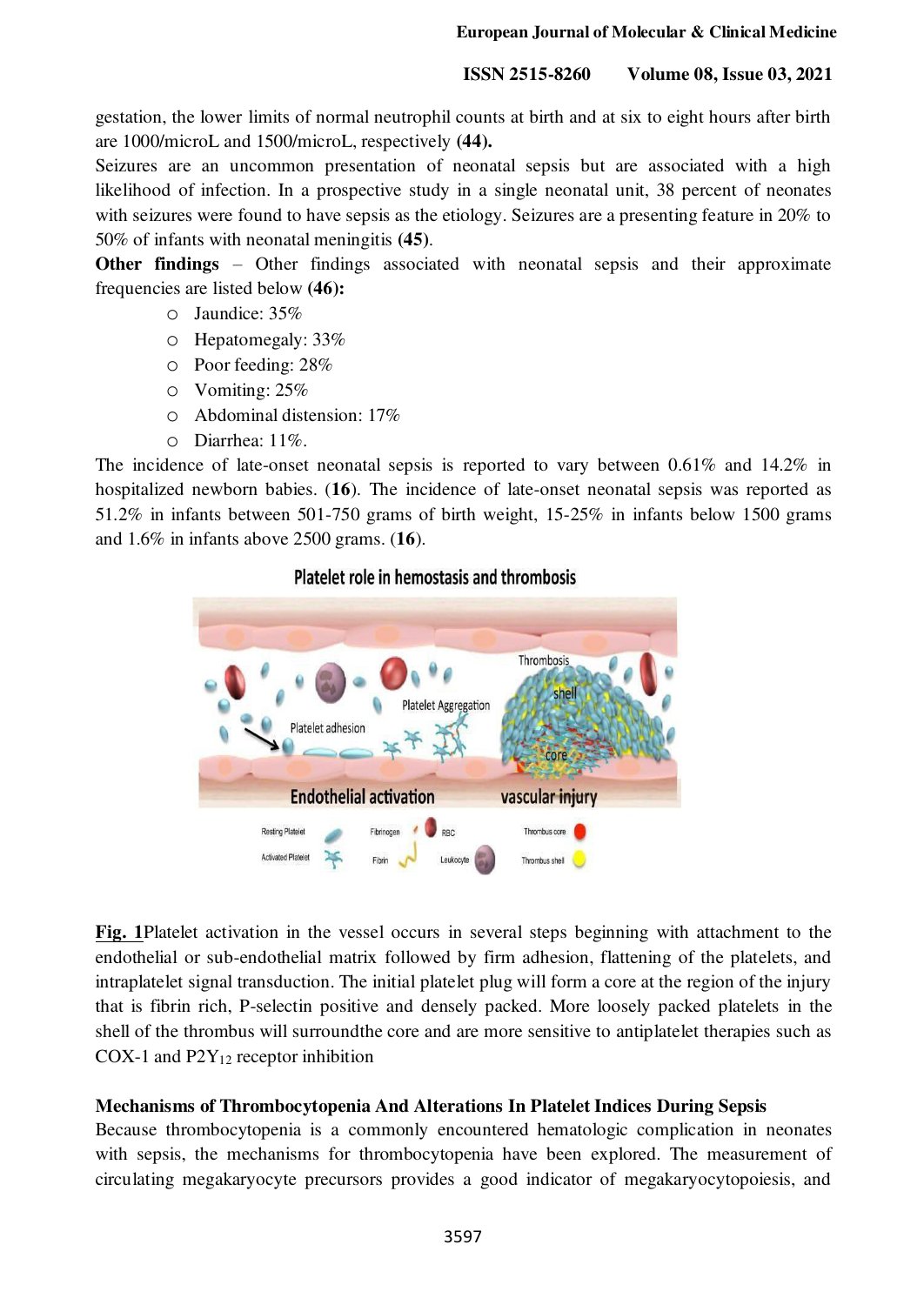hence platelet production in neonatal sepsis. Thrombopoietin (Tpo) is the principal physiologic regulator of megakariocytopoiesis and platelet production. The circulating Tpo levels were found to be high in the face of low platelet counts in neonates with sepsis **(17).**

Immune cells recognize pathogens through Toll-like Receptors (TLRs). The TLRs allow platelets to recognize bacterial proteins during sepsis and regulate platelet immunity and function **(18).**

Two TLRs, TLR2 and TLR4, have been shown to augment platelet activation and alter its function from hemostatic regulator to immune sentinel. Furthermore, septic neonates up-regulate Tpo production, leading to increased megakaryocytopoiesis and platelet release (Brown et al., 2008) .

As platelet indices are biomarkers of platelet activation, in the settings of sepsis, these indices also change accordingly**. (19).**

# **MPV**

Among platelet indices MPV is the most commonly studied platelet index in neonatal sepsis. During conditions of rapid platelet turnover, increased MPV signifies the release of larger, younger platelets into the circulation. Although MPV varies with gestational age and chronologic age, construction of rigorous normal curves for values of the MPV is difficult in premature infants. **Wiedmeier et al., (20)** found MPVs being rather constant from 22 to 42 wk of gestation. However, it is wiser to obtain the baseline values of MPV for comparison with subsequent values during neonatal sepsis.

An understanding of the pathophysiology of alterations in platelet volume and the inverse relationship between platelet volume and count hence is a prere- quisite for the successful clinical application of platelet volume measurements **(21).**

# **Limitations in Clinical Utility of Platelet Indices**

Platelet volumes are frequently measured in blood samples collected in ethylenediaminetetraacetic acid (EDTA). Factors affecting platelet counting such as interference from cells or cell fragments, inadequate detection of large platelets or platelet clumps also influence platelet indices that are calculated from the platelet distribution curve **(22).**

An overestimation of MPV, a higher PDW and an increase in fraction of large cells may occur if red blood cells are misclassified as platelets. In severe thrombocytopenia, difficulties in obtaining a sufficient platelet distribution curve may limit the calculation of other platelet indices. Concerns have been raised about the recommended anticoagulant for platelet counting, K2 or K3 EDTA, because it affects MPV. Transmission electron microscopy findings suggested more activation of platelets in EDTA samples **(23).**

ACD/Na2EDTA has been suggested as an ideal anticoagulant for the study of MPV because it inhibits platelet activation while maintaining the platelets in their normal discoid shape (**24**). The methods of measurement of MPV are also important. EDTA causes an increase in MPV from 7.9% within 30 min to 13.4% over 24 h when measured by impedance and decreases by 10% when determined by an optical method. Because time delay is likely to affect PDW and other indices sample needs to be processed within 120 min. Pseudo-thrombocytopenia due to agglutination of platelets caused by EDTA should also to be kept in mind **(25).**

MPV, PDW and PCT are not only altered in sepsis but also in other neonatal pathological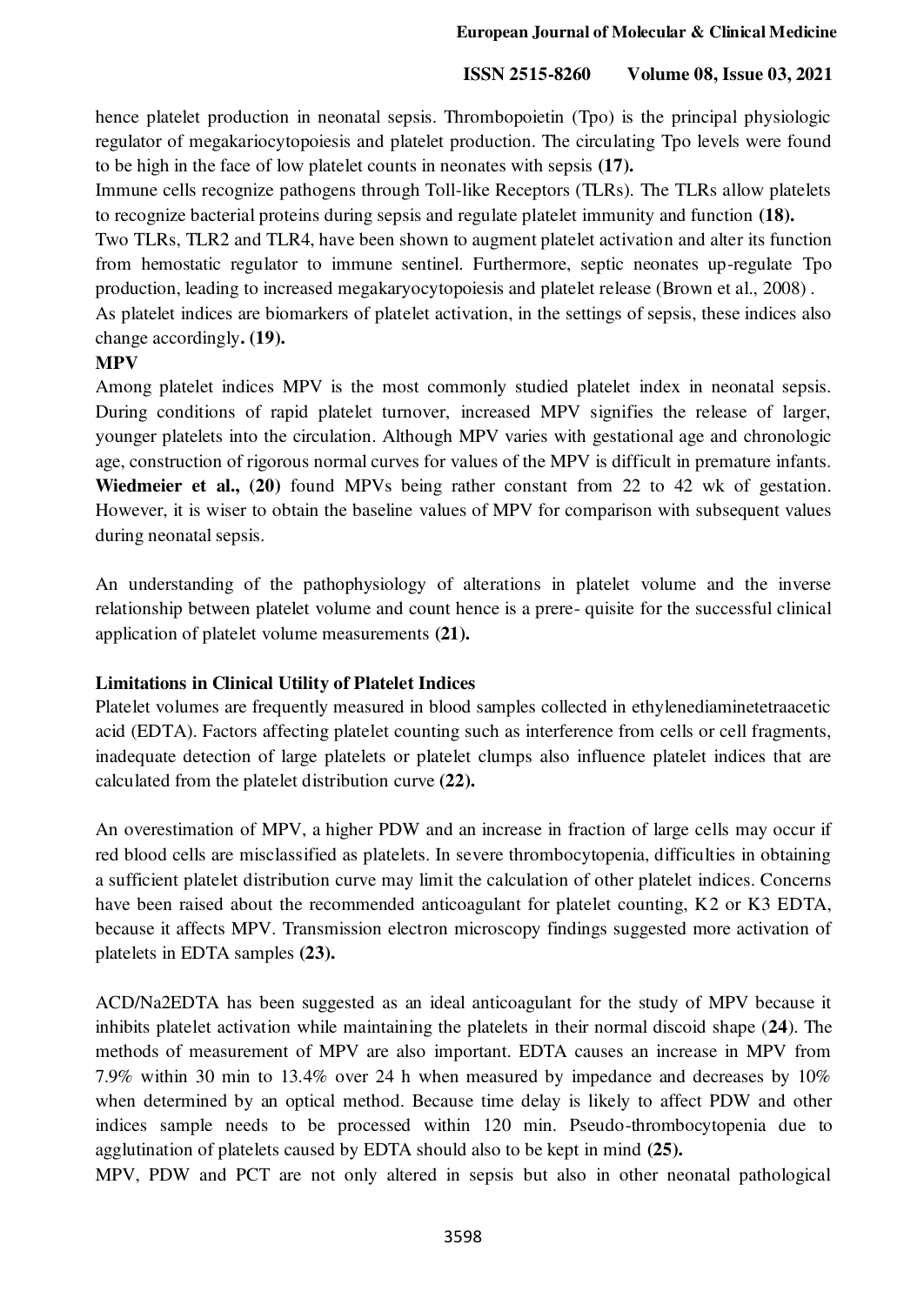conditions (**26**).

This fact further complicates the clinical utility of platelet indices during neonatal sepsis. Gestational age, prematurity and birth asphyxia having some influence on these indices has been reported by **Kannar et al., (27**).

**ConflictofInterest**: Noconflictofinterest.

#### **References**

- **1. Kimberlin DW, Brady MT, Jackson MA, Long SS, editors. American Academy of Pediatrics. Group B streptococcal infections. Red Book:2018** Report of the Committee on Infectious Diseases. 31st ed. Itasca, IL: American Academy of Pediatrics; 2018. p. 762.
- **2. Satar M, Arısoy AE, Çelik İH**. Türk Neonatoloji Derneği Yenidoğan EnfeksiyonlarıTanıve Tedavi Rehberi2018[Accessed Apr 92020].Availableat[:http://www.neonatology.org.tr/wp](http://www.neonatology.org.tr/wp-content/uploads/2017/12/yenidogan_enfeksiyonlari_tan%C4%B1_ve_tedavi_rehberi_2018.pdf)[content/uploads/2017/12/yenidogan\\_enfeksiyonlari\\_tan%C4%B1\\_ve\\_tedavi\\_rehberi\\_2018.pdf .](http://www.neonatology.org.tr/wp-content/uploads/2017/12/yenidogan_enfeksiyonlari_tan%C4%B1_ve_tedavi_rehberi_2018.pdf)
- **3. Odabasi, I. O., & Bulbul, A. (2020).** Neonatal Sepsis. Sisli Etfal Hastanesi tip bulteni, 54(2), 142–158. [https://doi.org/10.14744/SEMB.2020.00236.](https://doi.org/10.14744/SEMB.2020.00236)
- **4. Simonsen KA, Anderson-Berry AL, Delair SF, Davies HD**. Early- onset neonatal sepsis. Clin Microbiol Rev. 2014;27(1):21–47.
- **5. Shah BA, Padbury JF.** Neonatal sepsis: an old problem with new insights. Virulence. 2014;5(1):170– 178.
- **6. Klingenberg C, Komelisse RF, Buonocore G, et al**. Culture-negative early-onset neonatal sepsis at the crossroad between efficient sepsis care and antimicrobial stewardship. Front Pediatr. 2018;6  $(285):1-9.$
- **7. ELMeneza S, Fouad R and El Bagoury I.** Pancreatic stone protein as a novel marker for early onset neonatal sepsis (2019) Edelweiss Pediatrics J 1: 1-4.
- **8. Wynn JL, Polin RA**. Progress in the management of neonatal sepsis: the importance of a consensus definition. Pediatr Res. 2017;83(1):13–15.
- **9. Tam PI, Bendel CM**. Diagnostics for neonatal sepsis: current approaches and future directions. Pediatr Res. 2017;82(4):574–583.
- **10. Zhou B, Liu X, Wu J, et al**. Clinical and microbiological profile of babies born with risk of neonatal sepsis. Exp Ther Med. 2016; 12:3621– 3625.
- **11. Oza S, Lawn JE, Hogan DR, Mathers C, Cousens SN**. Neonatal cause- of-death estimates for the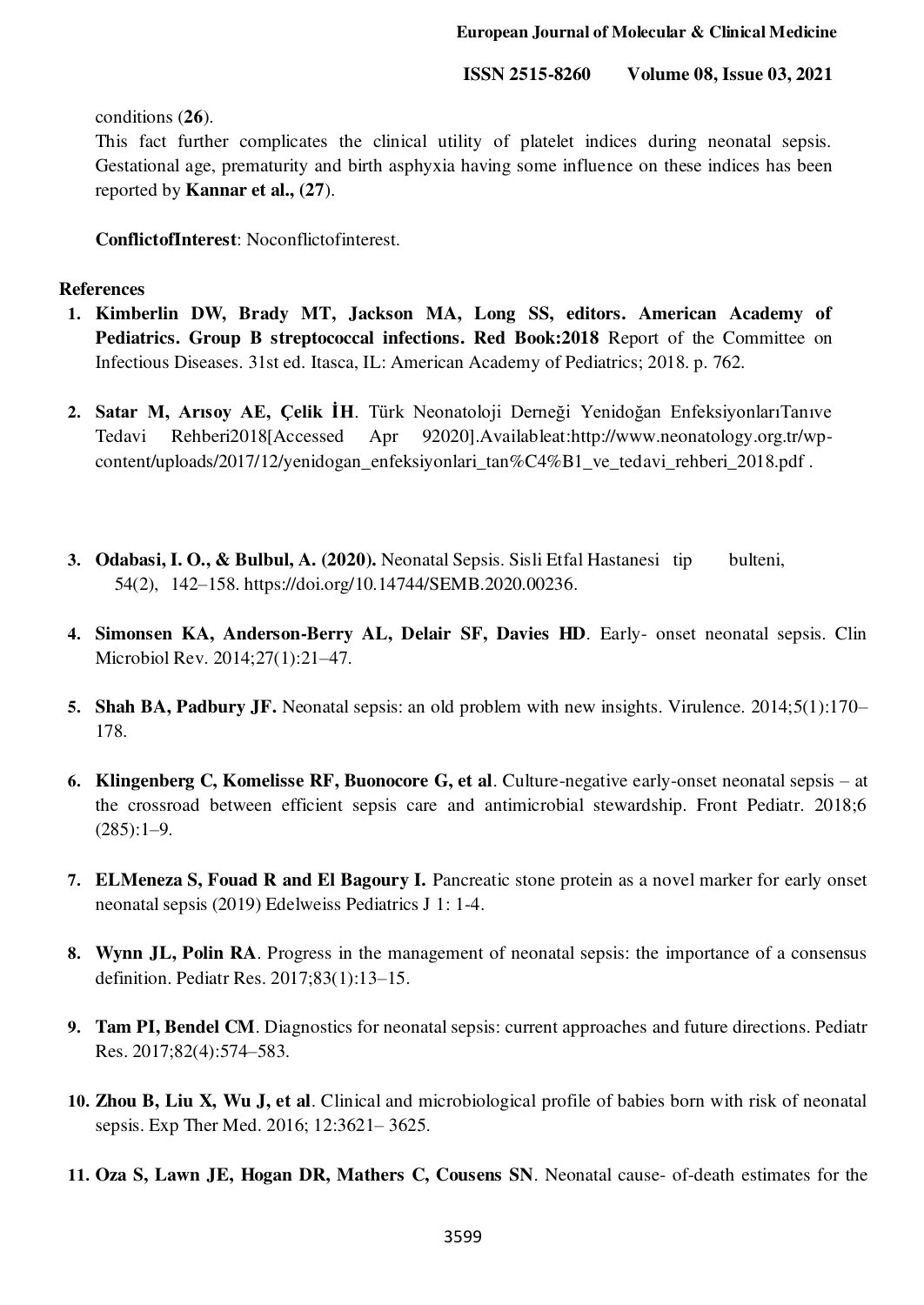early and late neonatal periods for 194 countries 2000-2013. Bull World Health Organ. 2015; 93:19– 28.

- **12. Liu S, Ren J, Han G, Wang G, Gu G, et al. (2012)** Mean platelet volume: a controversial marker of disease activity in Crohn's disease. European Journal of Medical Research 17: 27.
- **13. Giannoni E, Agyeman PK, Stocker M, Posfay-Barbe KM, Heininger U, Spycher BD, Bernhard-Stirnemann S, Niederer-Loher A, Kahlert CR, Donas A, Leone A, Hasters P, Relly C, Riedel T, Kuehni C, Aebi C, Berger C, Schlapbach LJ,** Swiss Pediatric Sepsis Study Neonatal sepsis of early onset, and hospital-acquired and community-acquired late onset: a prospective population-based cohort study. J Pediatr. 2018; 201:106–114.
- **14. Fleischmann-Struzek C, Goldfarb DM, Schlattmann P, Schlapbach LJ, Reinhart K, Kissoon N**. The global burden of paediatric and neonatal sepsis: a systematic review. Lancet. 2018; 6:223–230.
- **15. Srinivasan L, Harris MC**. New technologies for the rapid diagnosis of neonatal sepsis. Curr Opin Pediatr. 2012; 24:165–171.
- **16. Dong Y, Speer CP.** Late-onset neonatal sepsis:recent developments. Arch Dis Child Fetal Neonatal Ed. 2015;100: F257–63.
- **17. Colarizi P, Fiorucci P, Caradonna A, et al., (1999):** Circulating thrombopoietin levels in neonates with infection. Acta Paediatr; **88**: 332- 337 [PMID: 10229048 DOI: 10.1111/j.1651-2227. 1999.tb01107.x].
- **18. Beaulieu LM, Freedman JE.** The role of inflammation in regulating platelet production and function: Toll-like receptors in platelets and megakaryocytes. Thromb Res 2010; 125: 205-209 [PMID: 19945154 DOI: 10.1016/j.thromres.2009.11.004].
- **19. Gao Y, Li Y, Yu X, et al., (2014):** The impact of various platelet indices as prognostic markers of septic shock. PLoS One 2014; 9: e103761 [PMID: 25118886 DOI: 10.1371/journal.pone.0103761].
- **20. Wiedmeier SE, Henry E, Sola-Visner MC, et al., (2009):** Platelet reference ranges for neonates, defined using data from over 47,000 patients in a multihospital healthcare system. J Perinatol 2009; 29: 130- 136 [PMID: 18818663 DOI: 10.1038/jp.2008.141].
- **21. Jackson SR, Carter JM.** Platelet volume: laboratory measurement and clinical application. Blood Rev 1993; 7: 104-113 [PMID: 8369659 DOI:10.1016/S0268-960X(05)80020-7].
- **22. Vinholt PJ, Hvas AM, Nybo M.** An overview of platelet indices and methods for evaluating platelet function in thrombocytopenic patients. Eur J Haematol 2014; 92: 367-376 [PMID: 24400878 DOI: 10.1111/ejh.12262].
- **23. Ahnadi CE, Sabrinah Chapman E, Lépine M, et al., (2003):** Assessment of platelet activation in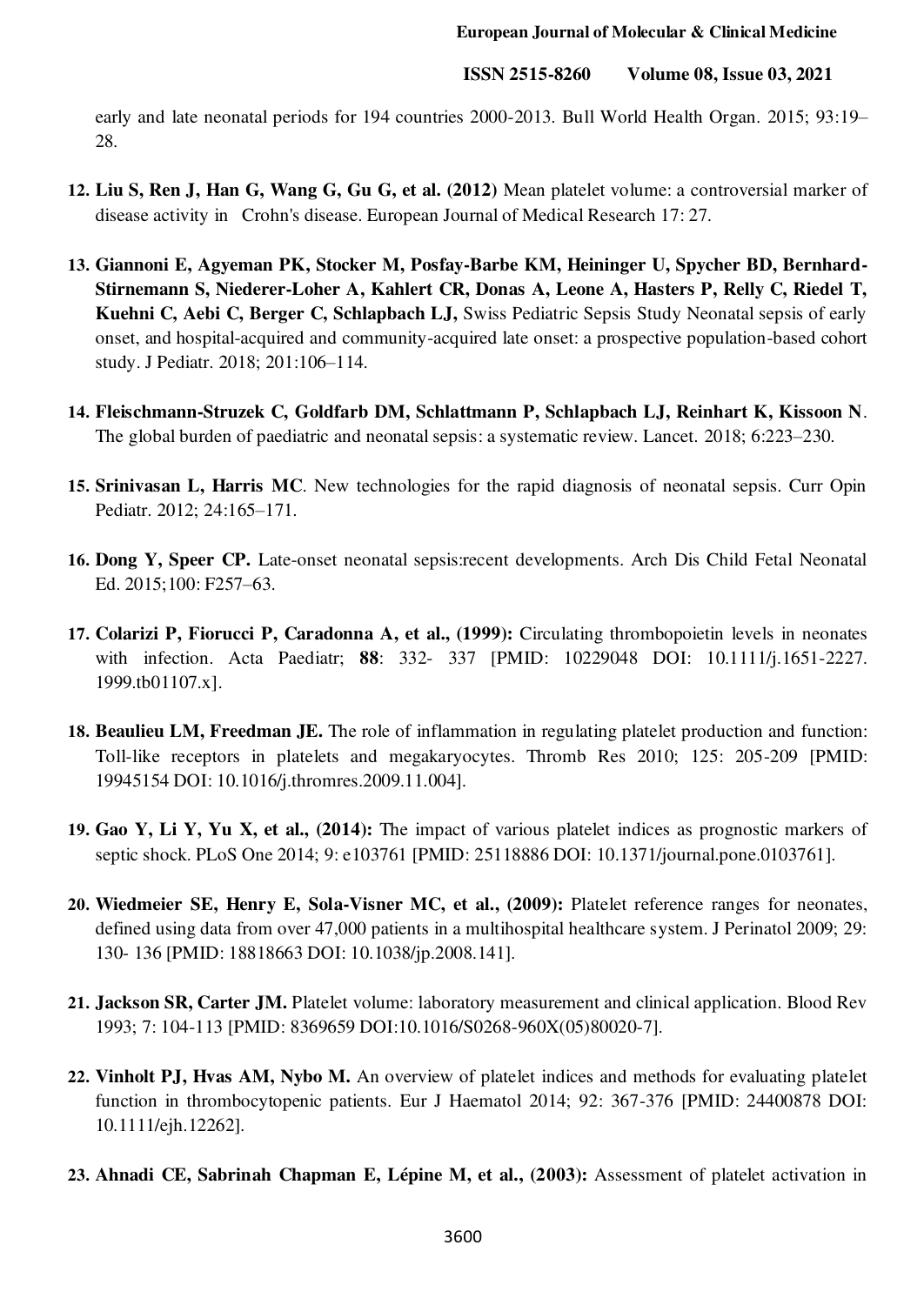several different anticoagulants by the Advia 120 Hematology System, fluorescence flow cytometry, and electron microscopy. Thromb Haemost 2003; 90: 940-948 [PMID: 14597991 DOI: 10.1160/TH03- 02-0097].

- **24. Thompson CB, Diaz DD, Quinn PG, et al., (1983):** The role of anticoagulation in the measurement of platelet volumes. Am J Clin Pathol 1983; 80: 327-332 [PMID: 6410905 DOI: 10.1093/ajcp/80.3.327].
- **25. Bartels PC, Schoorl M, Lombarts AJ.** Screening for EDTA-dependent deviations in platelet counts and abnormalities in platelet distribution histograms in pseudothrombocytopenia. Scand J Clin Lab Invest 1997; 57: 629-636 [PMID: 9397495].
- **26. Bolouki Moghaddam K, Zarkesh M, Kamali A, et al., (2015):** The Association of Mean Platelet Volume with Intra Ventricular Hemorrhage and Broncho Pulmonary Dysplasia in Preterm Infants. Iran J Ped Hematol Oncol 2015; 5: 227-232 [PMID: 26985356].
- **27. Kannar V, Deepthi A, Harendra Kumar ML, et al., (2014):** Effect of gestational age, prematurity and birth asphyxia on platelet indices in neonates. J Clin Neonatol 2014; 3: 144-7 [DOI: 10.4103/2249- 4847.140399].
- **28. Klein JO, Remington JS, Wilson, et al (2015):** Clinical pharmacology of anti infective drugs,Remington and Klein's infectious diseases of the fetus and newborn infant. Elsevier Health Sciences. :1186- 1193.
- **29. Blatt S & Schroth M (2017):** Neonatal Sepsis: Clinical Considerations. Journal of Child Science, 7(01), e54-e59.
- **30. Polin RA (2012):.** Management of neonates with suspected or proven early-onset bacterial sepsis. Pediatrics. 129(5):1006-1015.
- **31. Puopolo KM, Draper D, Wi S, Newman TB, et al. (2010):** Estimating the probability of neonatal early-onset infection on the basis of maternal risk factors. Pediatrics. 128(5):e1155-1163.
- **32. Nizet V and Klein JO (2011):** Bacterial sepsis and meningitis. Infectious Diseases of the Fetus and Newborn Infant. 7th ed. Philadelphia, PA: Elsevier. 1:222-275.
- **33. Verani JR, McGee L and Schrag SJ (2010):** Prevention of perinatal group B streptococcal disease- revised guidelines from CDC, 2010. MMWR Recomm Rep 59(RR10):1-32.
- **34. [Bekhof J,](http://www.ncbi.nlm.nih.gov/pubmed/?term=Bekhof%20J%5BAuthor%5D&%3Bcauthor=true&%3Bcauthor_uid=23271492) [Reitsma JB,](http://www.ncbi.nlm.nih.gov/pubmed/?term=Reitsma%20JB%5BAuthor%5D&%3Bcauthor=true&%3Bcauthor_uid=23271492) [Kok JH, e](http://www.ncbi.nlm.nih.gov/pubmed/?term=Kok%20JH%5BAuthor%5D&%3Bcauthor=true&%3Bcauthor_uid=23271492)t al. (2013):** Clinical signs to identify late-onset sepsis in preterm infants. [Eur J Pediatr.;](http://www.ncbi.nlm.nih.gov/pubmed/23271492)172(4):501-508.
- **35. [Bohanon FJ,](http://www.ncbi.nlm.nih.gov/pubmed/?term=Bohanon%20FJ%5BAuthor%5D&%3Bcauthor=true&%3Bcauthor_uid=26212391) [Mrazek AA,](http://www.ncbi.nlm.nih.gov/pubmed/?term=Mrazek%20AA%5BAuthor%5D&%3Bcauthor=true&%3Bcauthor_uid=26212391) [Shabana MT,](http://www.ncbi.nlm.nih.gov/pubmed/?term=Shabana%20MT%5BAuthor%5D&%3Bcauthor=true&%3Bcauthor_uid=26212391) et al (2015):** Heart rate variability analysis is more sensitive at identifying neonatal sepsis than conventional vital signs. [Am J Surg.2](http://www.ncbi.nlm.nih.gov/pubmed/26212391)10(4):661-667.